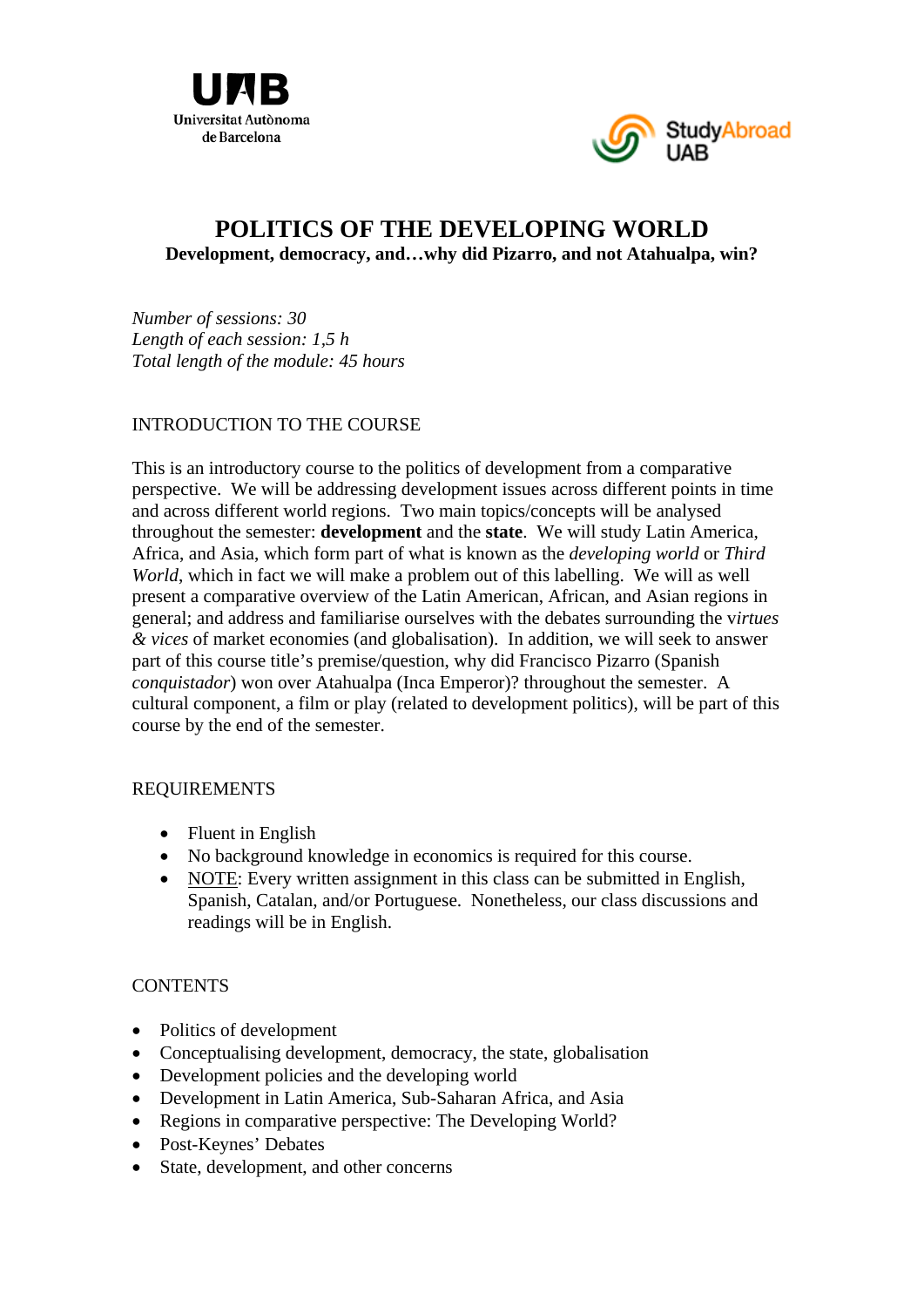



# GRADING (THERE WILL BE NO EXAMS IN THIS COURSE)

**Discussion Papers** (30%): Each student will write a 5-page (double-spaced) reaction paper criticizing and analyzing the readings pertaining to a preselected day. This task will be performed twice during the semester.

**Research Paper** (40%): This assignment will be divided in four parts throughout the semester. In this way, we can elaborate and discuss your ideas on what and how to write your final research paper assignment. The final paper will consist of 15 pages (double-spaced).

**Presentation in class** (10%): Each student will present his or her final research paper in class.

**Reaction Critical Paper** (10%): Each student will read another classmate's paper, listen to his/her paper presentation, and criticise the same ones. The student will submit a 5-page word-processed document (double-spaced) highlighting your comments, critiques, and questions posed to your classmate during his/her presentation and your level of satisfaction with the answers received in an orderly way. YOUR COMMENTS WILL NOT HAVE ANY INFLUENCE ON YOUR CLASSMATE'S GRADING.

#### **Attendance** (10%)

### **BIBLIOGRAPHY**

- Amartya Sen (1999). *Development as Freedom*. New York: Anchor Books.
- Jared Diamond (1997). *Guns, Germs, and Steel: The Fates of Human Societies*. Norton and Company.
- Mancur Olson (2000). *Power and Prosperity: Outgrowing Communist and Capitalist Dictatorships*. New York: Basic Books.
- Samir Amin *Beyond US Hegemony: Assessing the Prospects for a Multipolar World* (2006); *Capitalism in the age of globalization: The Management of Contemporary Society* (1997)
- Roberto Mangabeira Unger (1998). *Democracy Realized: A Progressive Alternative.* Verso.
- Robert H. Bates (2001). *Prosperity & Violence: The Political Economy of Development*. New York/London: W.W. Norton & Company.
- Charles Tilly (1975). *The Formation of National States in Western Europe*. Princeton University Press.
- A. Douglas Kincaid and Alejandro Portes, editors (1994). *Comparative National Development: Society and Economy in the New Global Order*. Chapel Hill and London: The University of North Carolina Press.
- Joseph E. Stiglitz (2002). *Globalization and Its Discontents*. W.W. Norton & Company: New York/London.